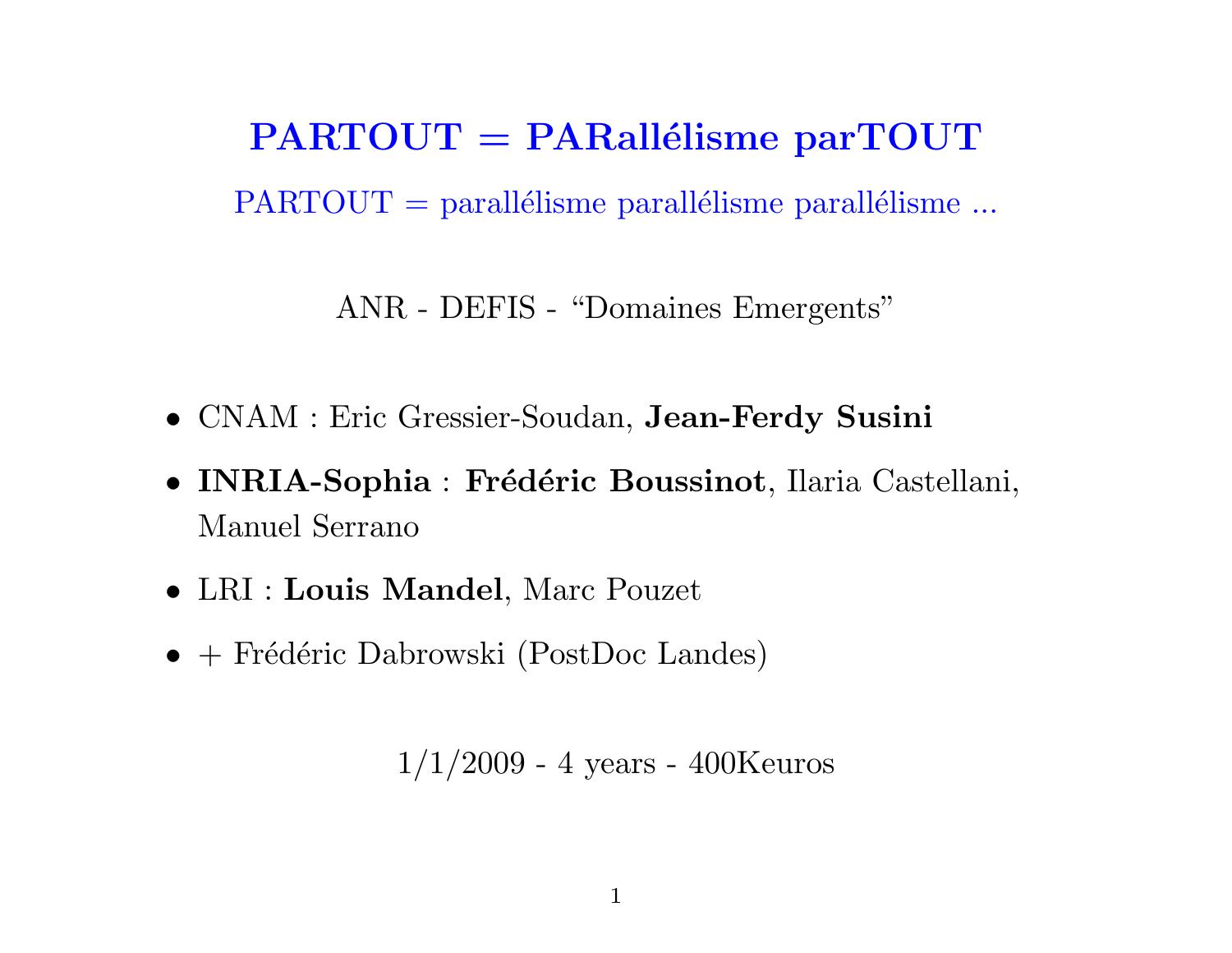## **Context**

- Parallelism everywhere: multicore, multithreading, multiprocessor, distributed programming, Web
- Preemptive parallelism raises deep semantics issues and, as a consequence, programming issues (atomicity concerns, locks, data-races,...)
- Safety/security concerns everywhere (Web !)

# **Objective**

"The main objective of the project is to design tools for safe and efficient parallel programming, adapted to multicore architectures, to multiprocessors, to distributed architectures, and to the Web."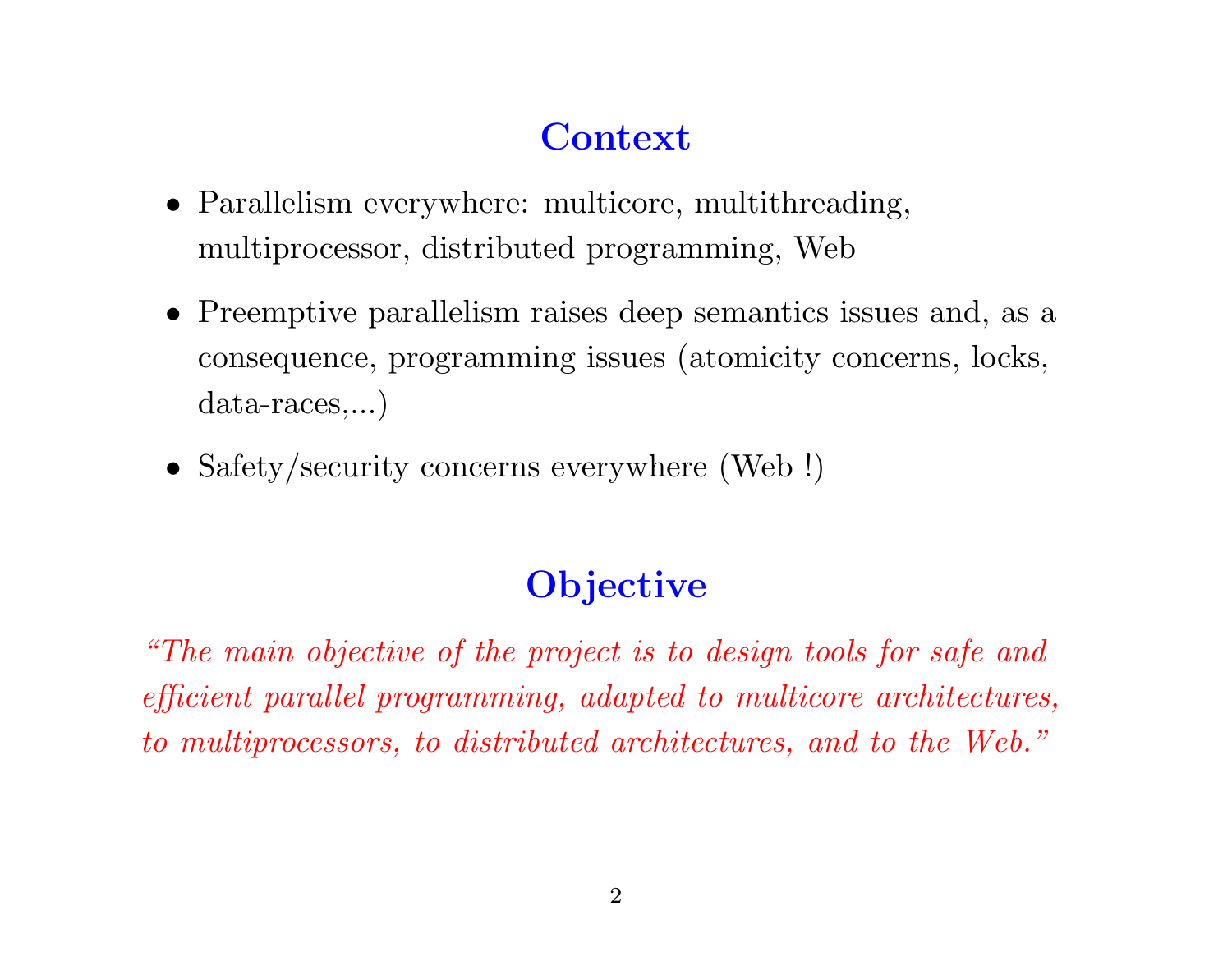# **Background**

- Synchronous parallelism (reactive programming variant)
	- SugarCubes (Jean-Ferdy)
	- ReactiveML (Louis)
	- FairThreads & FunLoft (Manuel, Frédéric B&D)
- Formal approach
	- Semantics (everybody!)
	- Language-based security (Ilaria)
	- Type systems (Frédéric D, Ilaria, Marc, Louis)
- Language design  $\vert\vert$  Semantics  $\vert\vert$  Efficient implementation
	- Bigloo, HOP (Manuel)
	- LucidSynchrone (Marc)
	- Games (Eric, Jean-Ferdy, Frédéric B)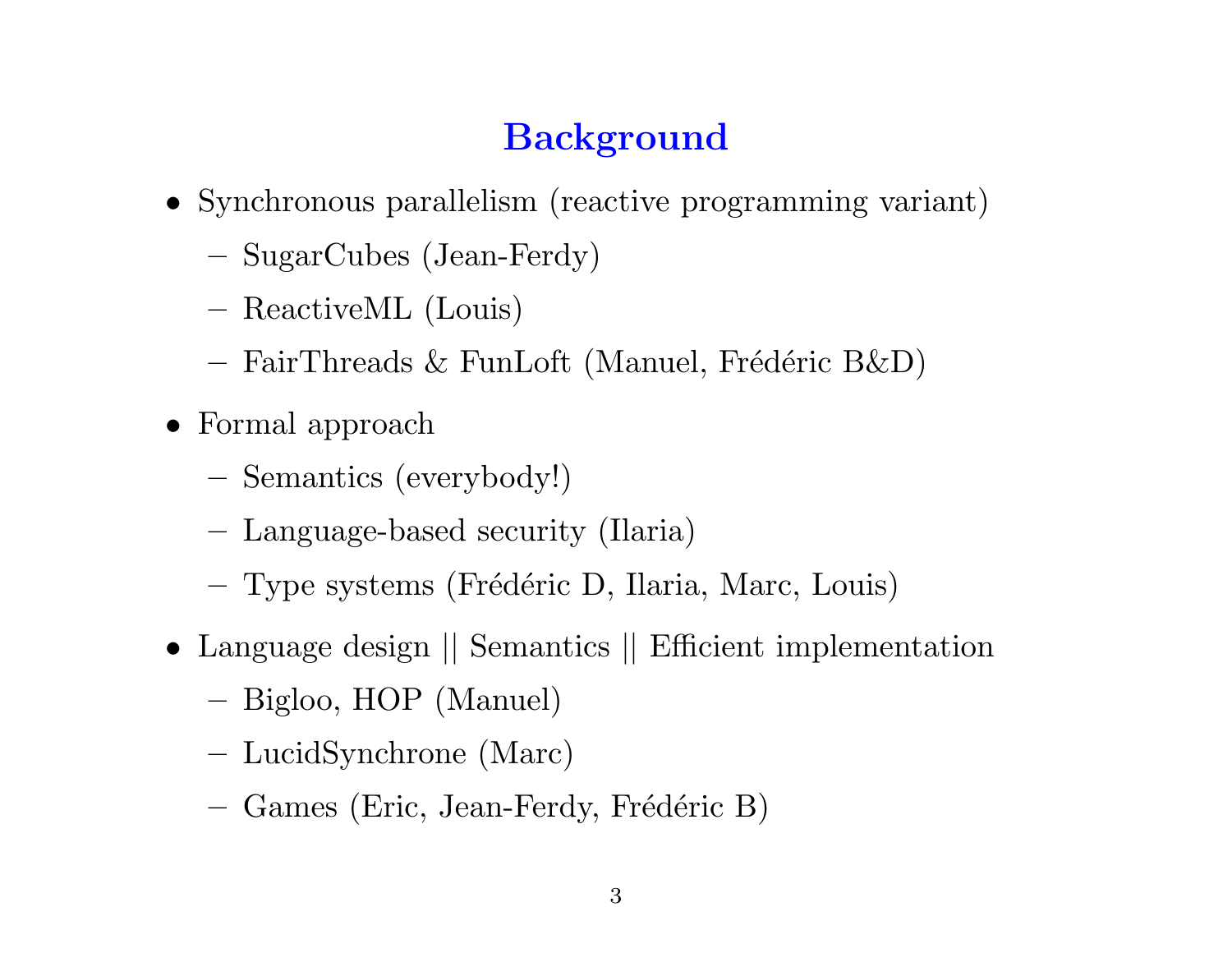#### Theme 1: Efficient Programming

- 1. What are the good primitives for multicore programming? Comparison with Software Transactions.
- 2. GC in presence of instants?
- 3. JIT techniques in presence of signals?

### Theme 2: Distributed Programming

- 1. How to let distributed synchronous activities interact? Application to the Web (HOP) and to networked multi-players games.
- 2. Synchronisation of distributed synchronous activities? Synchronised schedulers (FunLoft)? Multi-clock model (LucidSynchrone, SugarCubes)?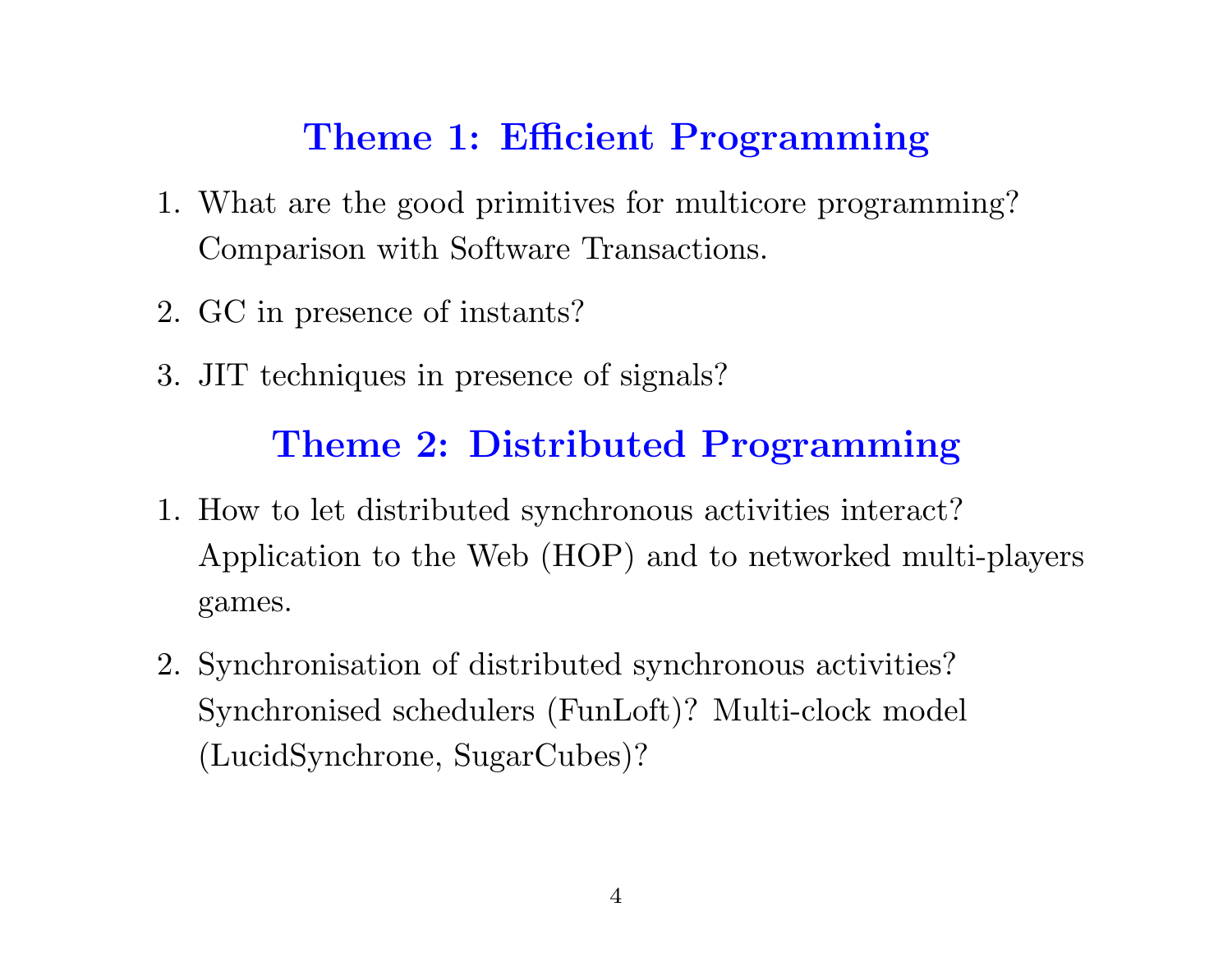#### Theme 3: Safe Programming

- How to preserve atomicity (i.e. absence of data-races) in a multicore framework? (FunLoft)
- How to preserve reactivity? How to insure the absence of memory leaks? (F. Dabrowski)
- How to preserve (multi-level) security (non-interference) in presence of parallelism, distribution, migration? (I. Castellani)

#### Theme 4: Dynamic Aspects

• How to introduce dynamic aspects (such as scripts) while preserving safety? (SugarCubes, ReactiveML)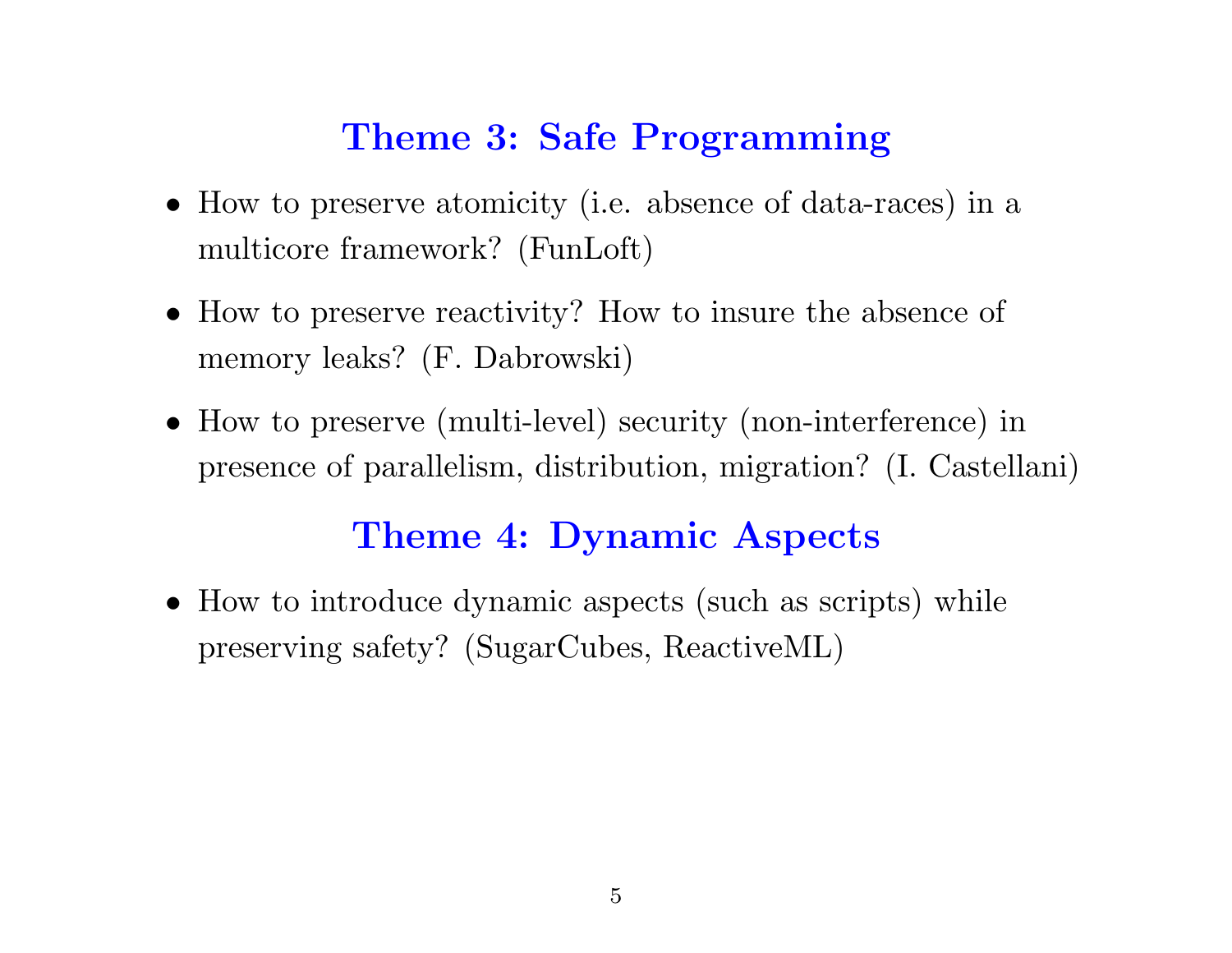# Tasks

- T1 Language Design
	- T1.1 New programming primitives in several directions: distribution, (limited) resource control, safe scripting, migration, dynamic linking
	- T1.2 Information flow security: confidentiality and integrity of sensitive data. Language-based security approach; type (and effect) systems.
- T2 Implementations
	- T2.1 FunLoft: ReactiveGC, distribution, FunLoft  $\rightarrow$ SugarCubes
	- T2.2 ReactiveML: new implementation; multicore, distribution (JoCaml); static analyses in presence of higher-order functions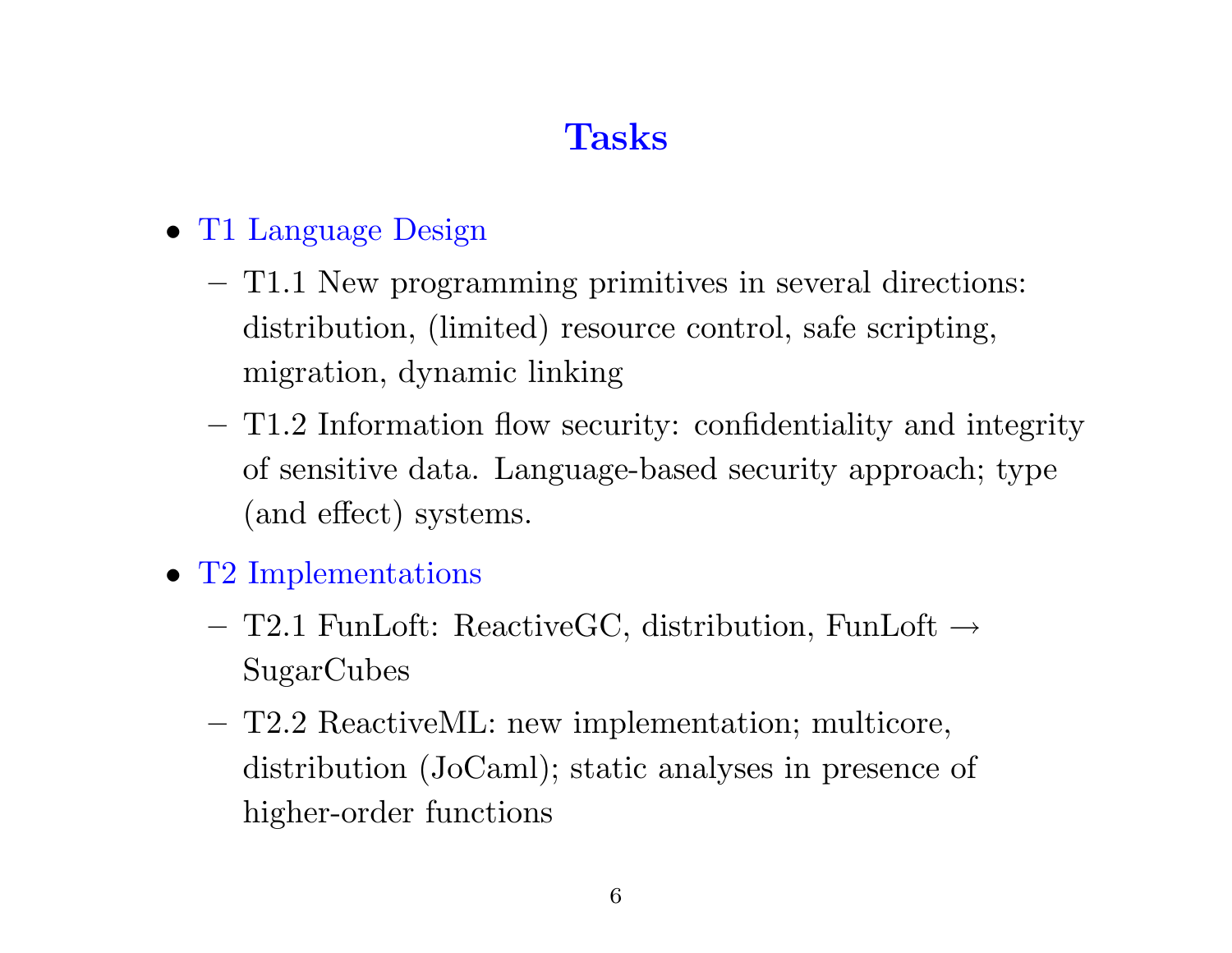- T2.3 SchemeBigloo: extension of the present threading system (several schedulers; unlinked threads)
- T2.4 SugarCubes: GC with instants; Reactive Virtual Machine; mapping on multi(core/processor) machines; Domain Specific Language on top of Java→Full language
- T3 Applications
	- T3.1 Distributed, synchronised, HOP servers: how to let them communicate and synchronise?
	- T3.2 Networked games on game consoles (and mobile telephones)
- T4 Dissemination (all software under Gnu GPL license)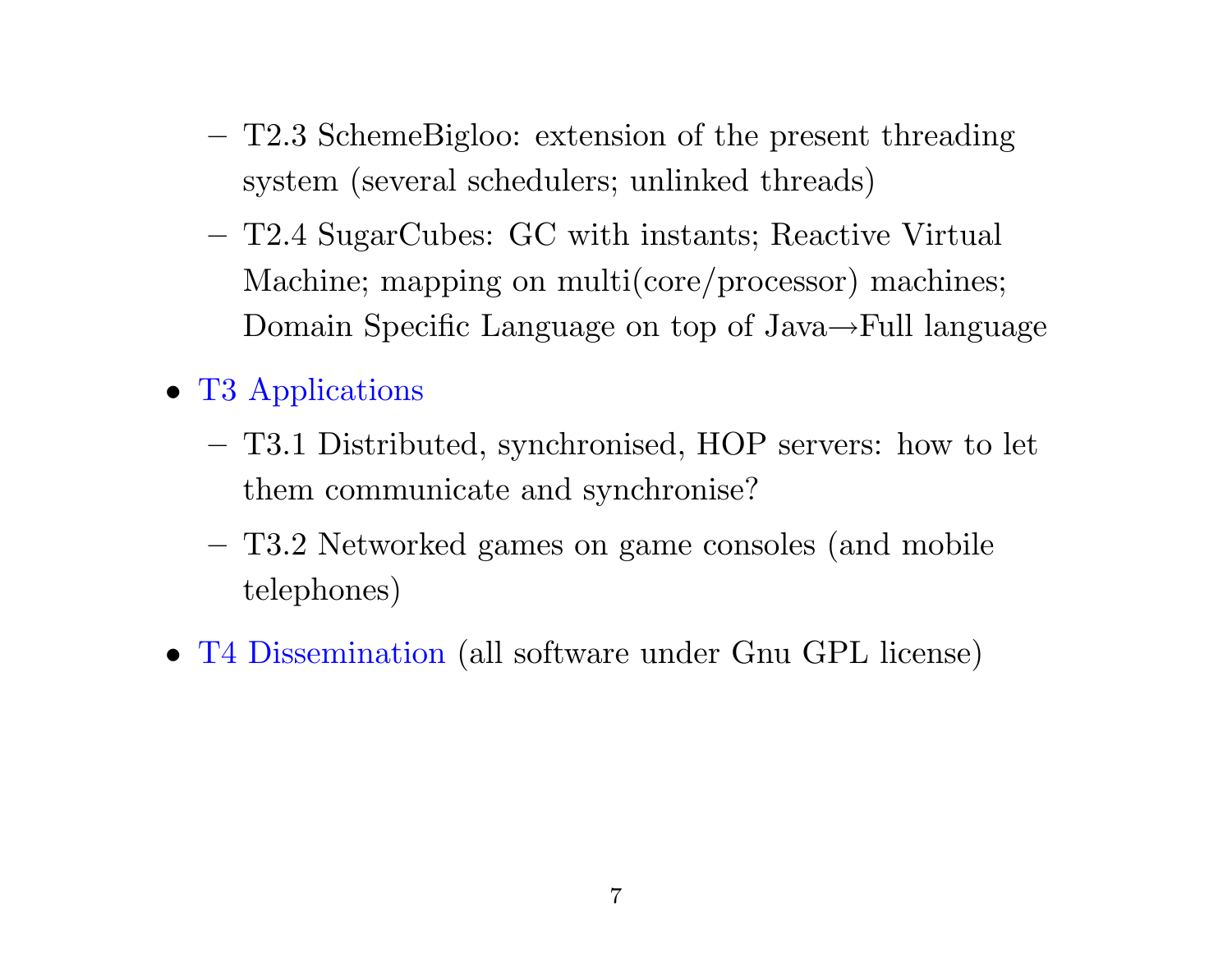### Relation to Other Work

- Synchronous languages (Esterel, Lustre, ...)
- Preemptive threads + locks (Posix, Java)
- Code parallelisation (Intel's TBB, IBM's X10)
- Software transactions (Haskell, Abadi's AME)
- Safe distribution (Acute, JoCaml)
- Higher-order parallelism (ULM)
- Information flow security (Myers' JIF)
- Dynamic aspects (Scheme, ML)

Lacks?

- Message passing (CML, Erlang)
- Bulk Synchronous Programming